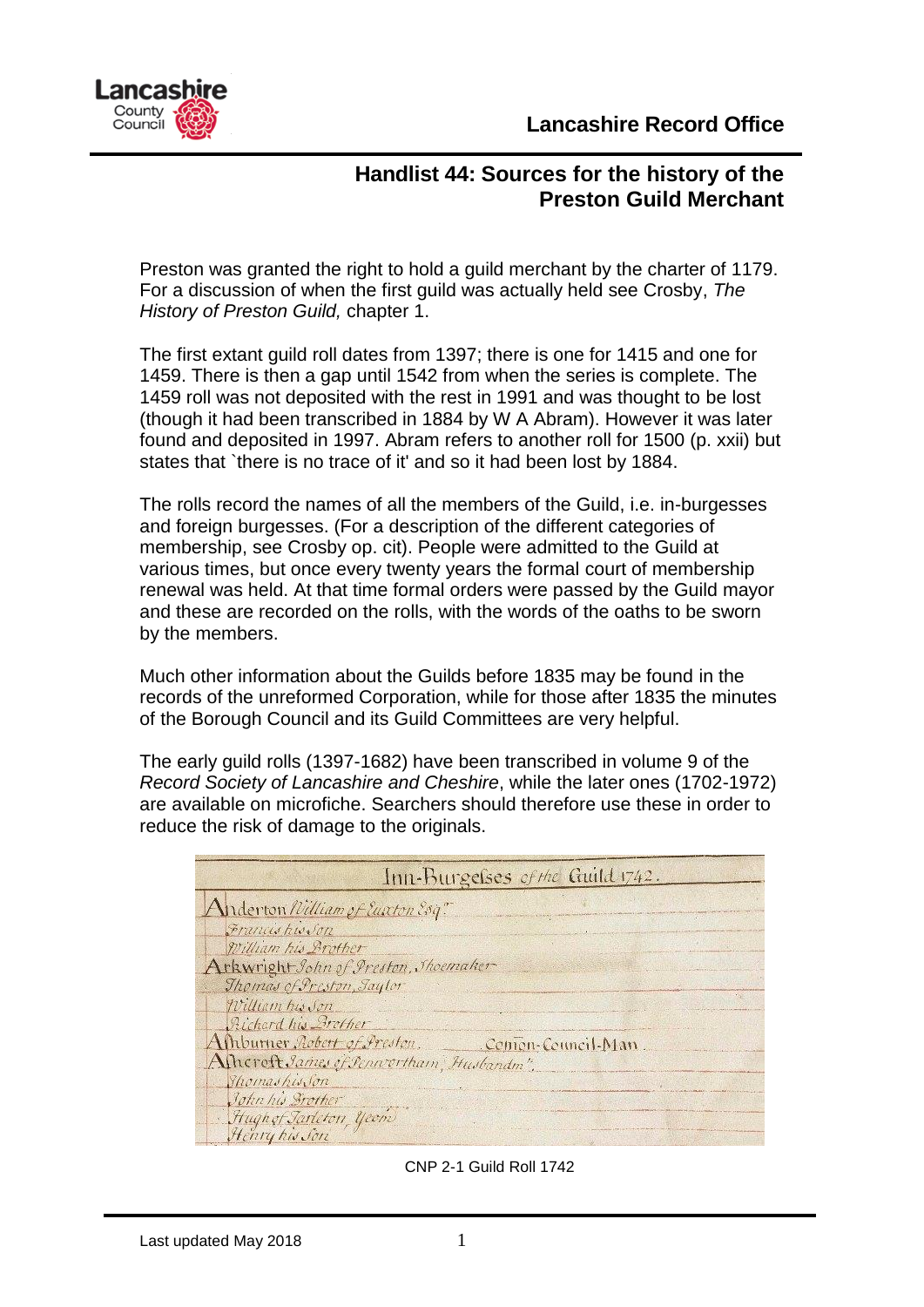| <b>Preston Borough Council - official Guild records</b>            | <b>Reference</b><br><b>Number</b> |
|--------------------------------------------------------------------|-----------------------------------|
| Guild rolls, 1397-1972                                             | CNP 2/1/1-24                      |
| Applications for admittance to Guild, 1902-1952                    | CNP 2/2/1-6,                      |
| Bonds and certificates of admittance, 1520-1796                    | CNP 2/3/1-3                       |
| Stamp books, 1702-1822                                             | CNP 2/4/1-9                       |
| Receipt books, 1882-1922                                           | CNP 2/5/1-3;                      |
| Guild rolls: draft and working copies, 1782-1902                   | <b>CNP 2/6</b>                    |
| Guild rolls: fair copies, 1802-1862                                | <b>CNP 2/7</b>                    |
| Official Record of Guild, 1902-1952                                | <b>CNP 2/8</b>                    |
| Official Record of Preston Guild Merchant, 1972                    | <b>CBP 12/8</b>                   |
| Letter books, 1880-1923                                            | <b>CNP 2/9</b>                    |
| Correspondence files, 1900-1952                                    | <b>CNP 2/10</b>                   |
| Newscuttings books, 1899-1972                                      | <b>CNP 2/11</b>                   |
| Other papers relating to specific Guilds, including                | CNP 2/12-19;                      |
| correspondence and ephemera relating to catering, decorations      | CNP <sub>5</sub>                  |
| and illuminations, a pyrotechnic display illuminated addresses,    |                                   |
| ceremonial keys, musical and other entertainments,                 |                                   |
| processions, programmes, 19 <sup>th</sup> cent - 2012              |                                   |
| The White Book – proceedings and orders of the Common              | CNP3/1/1                          |
| Council of Preston, 1608-1781                                      |                                   |
| Preston Council Proceedings, 1765-1835                             | CNP 3/1/4-5                       |
| Preston Borough Council Guild Committee minutes, 1862-1922         | CNP 5/1-2                         |
| Guild sub-committee minutes 1950-53                                | CBP 53/18                         |
| Printed facsimile of the 1199 charter                              | <b>DDPR</b>                       |
|                                                                    | 138/106                           |
| Orders made at the 1582 and 1602 Guilds                            | DDX 123/26                        |
| Orders made at the 1602 Guild                                      | DDX 123/27                        |
| Guild orders relating to election procedures, 1662, 1682, 1722     | DDX 123/9                         |
| Guild orders relating to election procedures, 1742                 | DDX 123/10                        |
| Notes of Guilds 1562-1822 relating to methods of election          | DDX 123/32                        |
| Observations on byelaws made at the Guild                          | DDX 123/25                        |
| Election call book of In-burgesses, 1761                           | DDX 549/3                         |
| Lease of property adjacent to the Town Hall, 1764 [refers to       | <b>DDPD 11/49</b>                 |
| buildings erected for the 1762 Guild]                              |                                   |
| Rules to be observed in the borough court of Preston, c1800        | <b>DDX 8/88</b>                   |
| Contract for erection of obelisk                                   | <b>DDX 88/4</b>                   |
| Memorials of the Preston Guild, W. A. Abram, 1882                  | DDX 1587/1                        |
|                                                                    |                                   |
| Preston Guild; Preston Guild: Treasurer's letter book 9 Aug        | <b>DDX104</b>                     |
| 1882-5 Jan 1903; four volumes containing reservations for          | /ACC10410                         |
| Series, Costume Ball 3 Sep and the Guild Ball 5 Sep and the        |                                   |
| 1st and 2nd miscellaneous concerts 2 and 4 Sep 1902                |                                   |
|                                                                    |                                   |
| File of items which appear to have belonged to Harold Parker,      | CBP/ACC118                        |
| former Preston City Councillor; Including a postcard and           | 04/123                            |
| correspondence relating to 'the 'Pieces of History' quilt produced |                                   |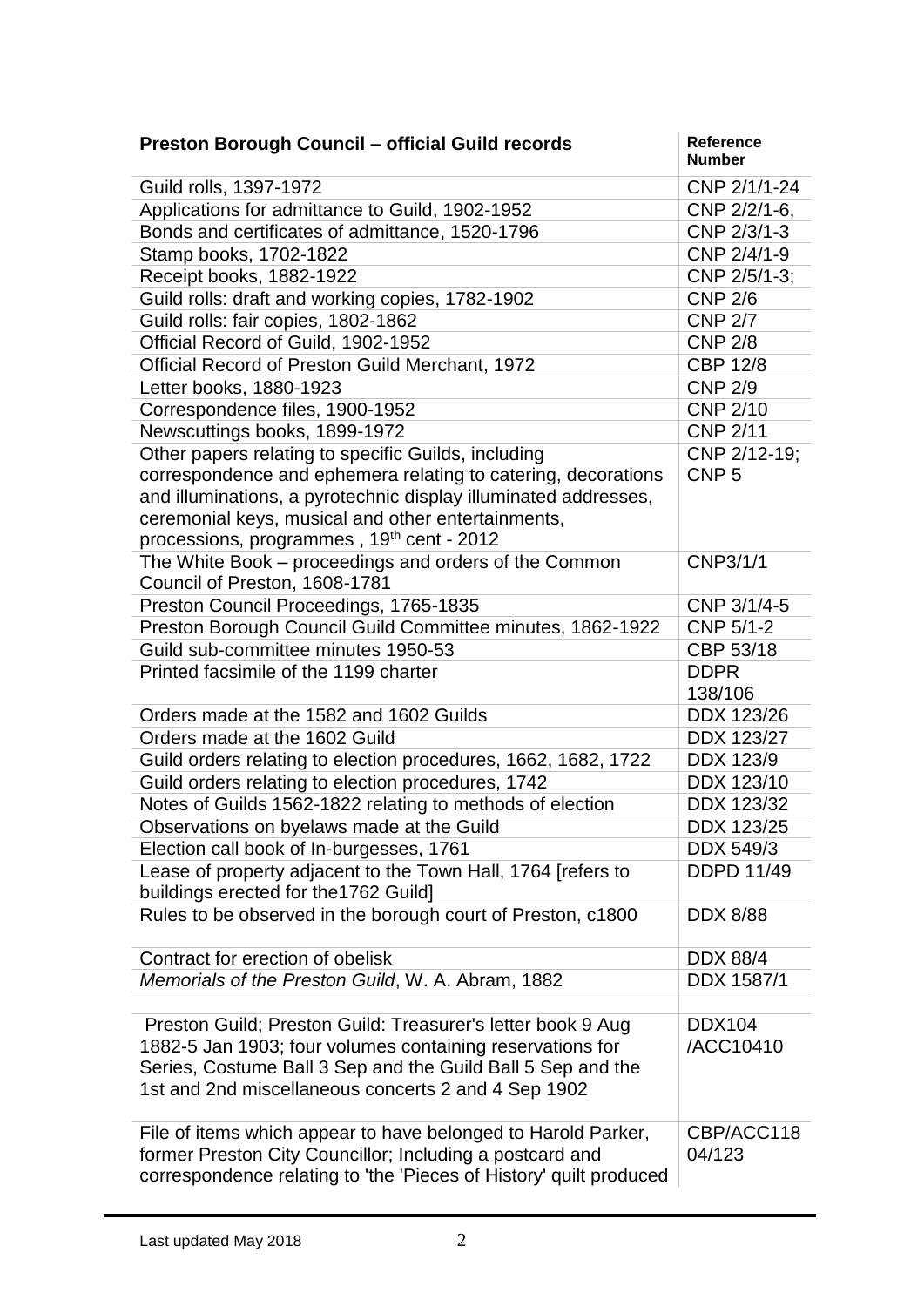| for the 1992 Guild; 1923 - 1994                                                                                                                                                                                                                                                                                                         |                                   |
|-----------------------------------------------------------------------------------------------------------------------------------------------------------------------------------------------------------------------------------------------------------------------------------------------------------------------------------------|-----------------------------------|
| File relating to various Guild celebrations; Including a catalogue<br>for S.B. Watts & Co. Theatrical Costumiers and Wig Makers,<br>Manchester; posters; estimate from Alf. H. Greenwood for the<br>production of a Guild Roll, with enclosed samples of leather,<br>parchment and vellum; Draft minutes of various Guild<br>Committees | CBP/ACC118<br>04/126              |
| <b>Trade Organisations</b>                                                                                                                                                                                                                                                                                                              | <b>Reference</b><br><b>Number</b> |
| North Lancashire Textile Employers Association 1882 Guild<br><b>Cttee</b>                                                                                                                                                                                                                                                               | <b>DDX</b><br>1116/6/1            |
| North Lancashire Textile Employers Association 1902 Guild<br><b>Cttee</b>                                                                                                                                                                                                                                                               | <b>DDX</b><br>1116/6/2            |
| North Lancashire Textile Employers Association 1922 Guild<br><b>Cttee</b>                                                                                                                                                                                                                                                               | <b>DDX</b><br>1116/6/3            |
| North Lancashire Textile Employers Association 1952 Guild<br><b>Cttee</b>                                                                                                                                                                                                                                                               | <b>DDX</b><br>1116/6/4            |
| Preston and District Power Loom Weavers etc minutes, 1821-<br>1883                                                                                                                                                                                                                                                                      | <b>DDX</b><br>1089/1/3            |
| Preston and District Textile Trades Federation minutes, 1919-<br>1924                                                                                                                                                                                                                                                                   | <b>DDX</b><br>1089/19/2           |
| Preston and District Textile Trades Federation minutes, 1938-<br>1965                                                                                                                                                                                                                                                                   | <b>DDX</b><br>1089/19/4           |
| Preston Textile Trades Committee Guild photographs 1922                                                                                                                                                                                                                                                                                 | DDX 504/3-4                       |
| Preston Textile Trades Committee Guild photograph, 1952                                                                                                                                                                                                                                                                                 | DDX 1361/5                        |
| Preston Textile Trades Committee photographs of processions,<br>1952                                                                                                                                                                                                                                                                    | <b>DDX</b><br>1361/6/1-3          |
| Plan of Trades procession, 1952                                                                                                                                                                                                                                                                                                         | DDX/1089/26<br>/5                 |
| Photograph of AE Roberts and Co's exhibit, 1952                                                                                                                                                                                                                                                                                         | DDX 480/18                        |
| <b>Priority Evaluation Game used at Preston Guild Industries</b><br>exhibition, 1972                                                                                                                                                                                                                                                    | NTC/5/1/1                         |
| Preston Guild Float; 4x photographs of the Baxi Float at Preston<br>Guild 1992. 'Keeps the UK Homes Tropically Warm'.                                                                                                                                                                                                                   | <b>DDBAX/7/4/2</b><br>/26         |
| Photographs of Preston Guild floats and decorations; Images<br>include a Guild arch contructed from cotton bales, which was<br>built outside the Horrockses factory at Stanley St, the interior of<br>a weaving shed which has been decorated with flowers and<br>flags, and two decorated floats. 1882                                 | <b>DDHS/77/3</b>                  |
| <b>Churches</b>                                                                                                                                                                                                                                                                                                                         | <b>Reference</b>                  |

| <b>Churches</b>                                  | Reference<br><b>Number</b> |
|--------------------------------------------------|----------------------------|
| Order of procession of Sunday Schools, 1862      | DDPR/138/10                |
|                                                  | 7c.                        |
| Preston Sunday Schools Association Guild papers, | <b>DDX 926</b>             |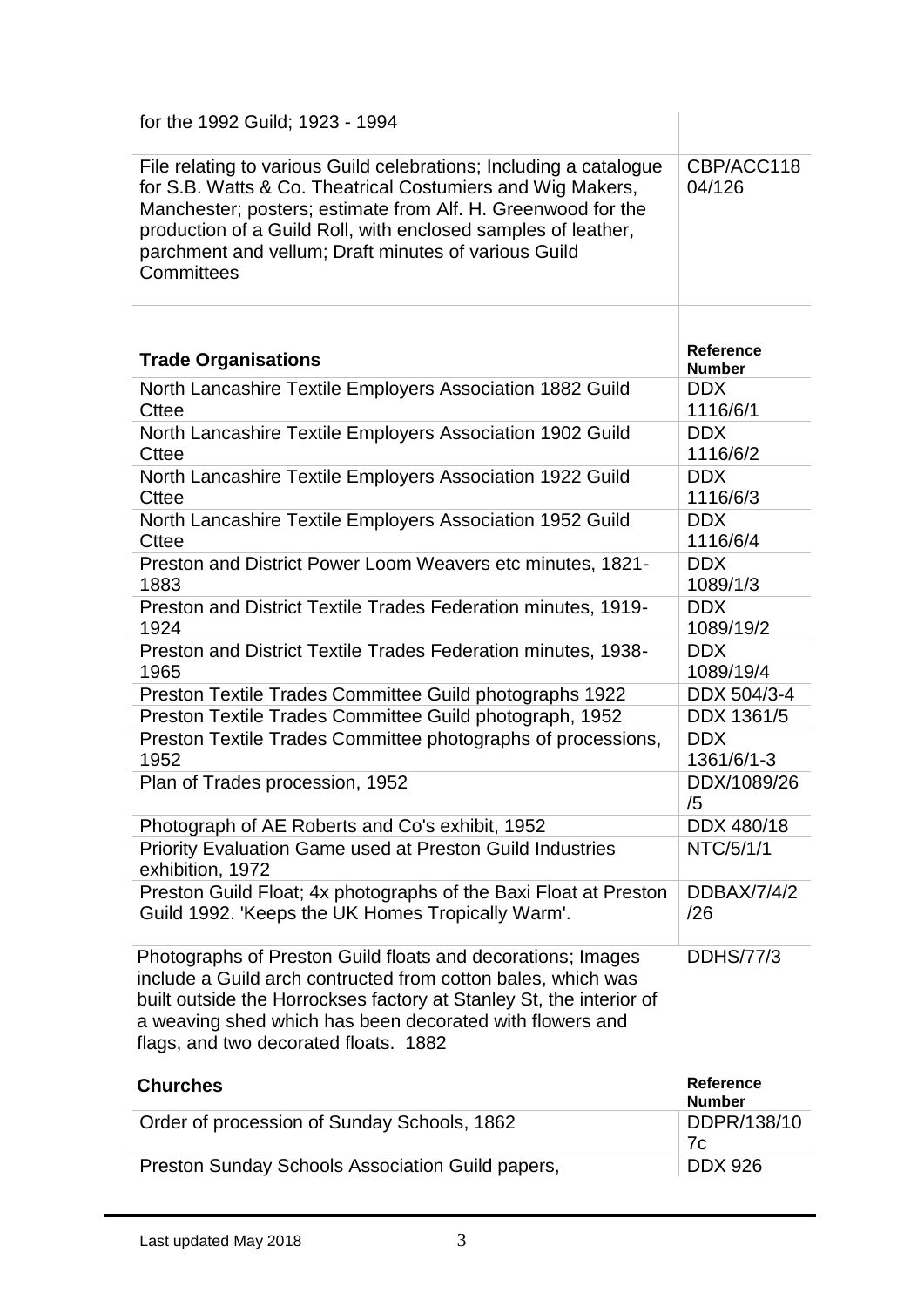| 1902, 1922, 1952                                                                                                                                                                                                                                                                   |                                         |
|------------------------------------------------------------------------------------------------------------------------------------------------------------------------------------------------------------------------------------------------------------------------------------|-----------------------------------------|
| Preston St John: printed material and ephemera, 1902-1952                                                                                                                                                                                                                          | <b>PR</b><br>2845/25/1-3                |
| Preston St Peter: plan of Church of England procession, 1922                                                                                                                                                                                                                       | PR 2952/2/7                             |
| Preston St Augustine RC: letter re 1952 Guild procession                                                                                                                                                                                                                           | <b>RCPA 1/34</b>                        |
| Preston St John: printed brochure for flower festival, 1972                                                                                                                                                                                                                        | PR 2845/25/4                            |
| Plan for Church of England procession, 1972                                                                                                                                                                                                                                        | PR 2951/2/7                             |
| Guide to Preston Guild Church of England procession                                                                                                                                                                                                                                | DDX 923/2/7                             |
| Free Church Federal Council papers concerning 1972 Guild                                                                                                                                                                                                                           | <b>DDX</b><br>923/1/1;3;<br><b>FCPR</b> |
| Preston Guild Sunday Ecumenical Service programmes, 1972                                                                                                                                                                                                                           | DDX 923/2/9                             |
| Christians Together souvenir programme for Preston Guild,<br>1992                                                                                                                                                                                                                  | <b>PR</b><br>3305/14/12                 |
| <b>Other organisations</b>                                                                                                                                                                                                                                                         | <b>Reference</b><br><b>Number</b>       |
| Balance sheet of William Wilson, esq., Treasurer of the Preston<br>Guild Fund, 1842                                                                                                                                                                                                | <b>DDCM/11/2</b>                        |
| Preston branch of Typographical Association: Guild Committee<br>minutes 1881-1882                                                                                                                                                                                                  | DDX104 acc<br>9666                      |
| Printed poster with mock-medieval legend advertising the<br>services of Robert Parkinson, printer, of 50 Bridge Street,<br>Preston, for Preston Guild printing needs                                                                                                               | <b>DDX 724/2</b>                        |
| Satirical Bill - Isaac Moses, a dealer in second-hand clothes and<br>characters. In connection with the Guild. 13 Sep 1822                                                                                                                                                         | DDPR/128/4                              |
| Sketch of triumphal arch at the County Offices, Preston Guild,<br>1882                                                                                                                                                                                                             | CC/CCV 31                               |
| Lancashire Constabulary: Preston Guild papers                                                                                                                                                                                                                                      | PLA acc<br>6401                         |
| Preston Historical Society's tableau for the Guild, 1952                                                                                                                                                                                                                           | <b>DDX</b><br>1388/4/3                  |
| Girl Guide movement: papers relating to the Guild, 1972                                                                                                                                                                                                                            | <b>DDX</b><br>1105/4/20                 |
| Association of Cruising Enthusiasts (ACE): Lancaster Canal:<br>Preston Guild Canal and Vintage Festival papers 1992                                                                                                                                                                | <b>DDX 2527</b>                         |
| "Guild Bye Laws  1542  and some subsequent Orders of<br>Council", bound together with various Preston Guild Merchant<br>oaths, proceedings, memoranda and rentals to 1641; book of<br>accounts of Grimshaw and Palmer [solicitors] relating to Preston<br>Guild 1822 c.1680 - 1822 | <b>DDX104</b><br>/ACC10705              |
| Note:<br>School logbooks for Guild years often include valuable<br>reference to activities, processions etc.                                                                                                                                                                       | <b>SMPR</b>                             |
| <b>Events</b>                                                                                                                                                                                                                                                                      | <b>Reference</b><br><b>Number</b>       |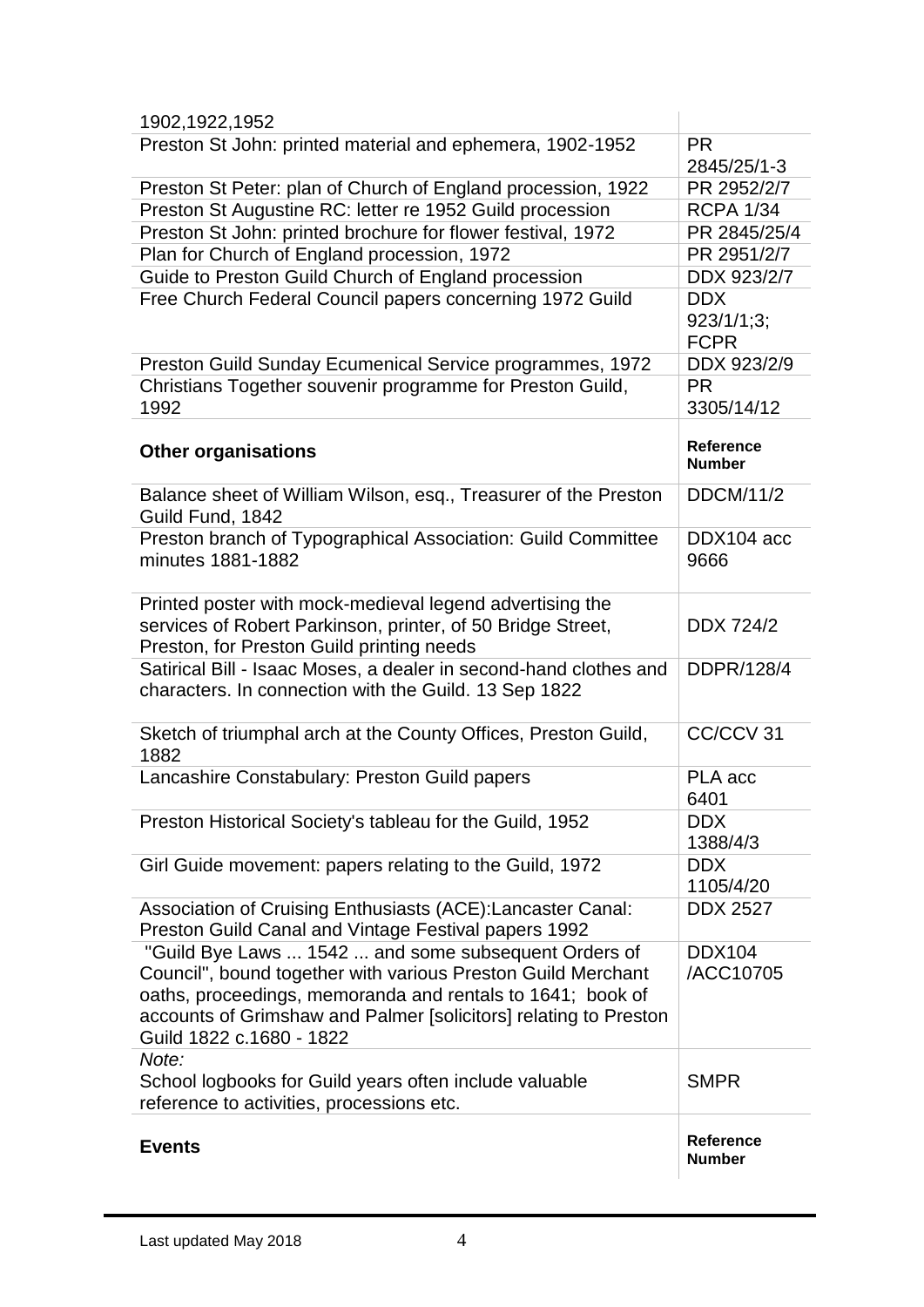| Robert Parker's assembly ticket for Preston Guild, 1742          | DDB/74/40          |
|------------------------------------------------------------------|--------------------|
| Preston Guild Handbook, 1762                                     | <b>DDMC/34/15</b>  |
| Handbills, programmes, rules, pamphlets etc for 1822 Guild       | <b>DDPR 138/91</b> |
| Handbill from the Guild races, 1822                              | <b>DP 300</b>      |
| Programme for 1842 Guild with interesting note about its origin  | DDX 1462/11        |
| Account of the Preston Guild Race Fund, 1842                     | DDPR/138/51        |
| Handbook and details of the 1862 Guild                           | <b>DDPR</b>        |
|                                                                  | 138/107a-c         |
| Financial account for the visit of the Hallé orchestra, 1862     | <b>DDCM 11/3</b>   |
| Tickets for the procession view 1862                             | DP 376/1           |
| Menu for banquet given by R Townley Parker, Mayor, 1862          | <b>DDX</b>         |
|                                                                  | 2309/3/21          |
| Seed's programme for Preston Guild commencing 4 Sep 1882         | DDX 130/1          |
| Guild programmes, tickets and ephemera, 1882                     | <b>DDPR</b>        |
|                                                                  | 138/111            |
| Treasurer's letter book, 1882-1903; 4 volumes containing         | <b>DDX 104</b>     |
| reservations for balls and concerts, 1902                        | acc10410           |
| Entry card for the "Leaping Competition" at Preston Guild Show,  | DDX 1223/22        |
| 1922                                                             |                    |
| Photographs of the Guild pageant, 1922                           | DDX 1462/7-        |
|                                                                  | 8                  |
| Scrapbooks and photographs of the Guild, 1922 and 1952           | DDX 1437/9-        |
|                                                                  | 11                 |
| Preston Guild Official Handbook and Programme, 1972              | DDX 923/2/4        |
| Preston Guild Table Tennis Tournament: results and               | DDX 1959/41        |
| correspondence 1972                                              |                    |
|                                                                  |                    |
| Preston Guild lectures, 1992                                     | DDX 2197/1         |
| Slides showing the 1992 Guild celebrations; Including the Guild  | CBP/ACC118         |
| Court, processions, pageants and other celebrations              | 04/128             |
|                                                                  |                    |
| 175 b&w photographs by Arthur Winter of the 1922 Guild           | CBP/ACC118         |
| Historical Pageant (numbers range from 46145 to 45914)           | 04/95              |
|                                                                  |                    |
| 23 b&w photographs of pupils taking part in the 1952 Guild       | CBP/ACC118         |
| <b>School's Pageant</b>                                          | 04/96              |
|                                                                  |                    |
| 57 b&w photographs of the 1922 Guild Historical Pageant          | CBP/ACC118         |
| (including opening ceremony)                                     | 04/97              |
|                                                                  |                    |
| Private records with references to or accounts of Preston        | Reference          |
| <b>Guilds</b>                                                    | <b>Number</b>      |
|                                                                  |                    |
| Letter from Thomas Walsh to Roger Kenyon 1682                    | DDKE/              |
|                                                                  | <b>HMC/472</b>     |
| Diary of Dolly Clayton of Lostock Hall, 1802                     | <b>DDX 510/6</b>   |
| Diary of Dolly Clayton of Lostock Hall, 1822                     | DDX 510/28         |
| Letter of acceptance from the Earl of Derby to the Guild dinner, | <b>DDPR 130/9</b>  |
| 1822<br>Diary of James Foster of Preston, 1862                   | DDX 438/4          |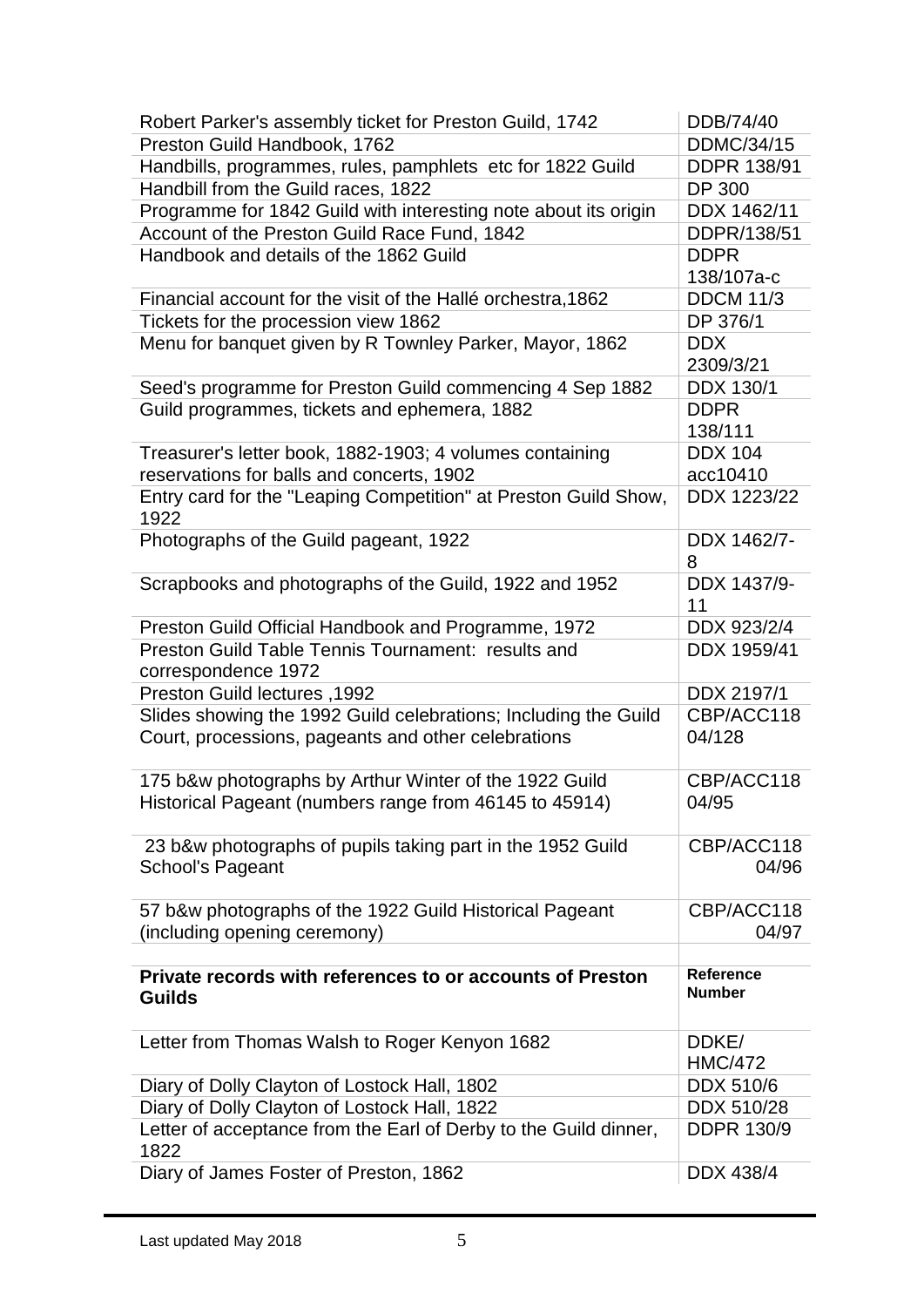| Journal of Nicolas Blundell, 1882                                         | <b>DDBL 53/50</b>          |
|---------------------------------------------------------------------------|----------------------------|
| Photograph album of 1882 Guild                                            | <b>DDX 504/2</b>           |
| Reference to 1882 Guild in journal of Edward Harrison of<br>Southport     | DDX 1471/1                 |
| Shuttleworth family's attendance at Preston Guild, 1922                   | DDKS/26/9/4<br>9,55        |
| Diary of T Newton of Preston, 1917-1927                                   | DDX 2195/1                 |
| <b>Memorabilia</b>                                                        | Reference<br><b>Number</b> |
| Pamphlets and souvenir documents relating to Preston Guild<br>1762 - 1977 | DDX 1149/3                 |
| Poem, 1782                                                                | DDX 398/47                 |
| Poster, 1802                                                              | <b>DDPR 138/89</b>         |
| Song for [?] 1802 Guild                                                   | <b>DDPR 138/90</b>         |
| Cuttings and other miscellanea, 1802 and 1822 Guilds                      | <b>DDPR 138/88</b>         |
| A new song on the Preston Guild, 1822?                                    | <b>DDPR 138/92</b>         |
|                                                                           |                            |
| Pamphlets, bills etc, 1842 Guild                                          | <b>DDPR 138/95</b>         |
| Ballad, 1842 Guild                                                        | <b>DDPR 138/96</b>         |
| Ballad and advertisements, 1842                                           | <b>DDPR 138/97</b>         |
| Advertisement for the Guild with correspondence, 1842                     | <b>DDPR</b><br>138/100-01  |
| Printed statements on the 1842 Guild, by the Press Printers               | DDX 398/46                 |
| Scrapbook, 1842                                                           | <b>DDPR 138/98</b>         |
| Newspaper account of the Preston Guild, 1842                              | <b>DDPR 138/99</b>         |
| Newspaper account of events in the Guild, 1842                            | <b>DDPR</b><br>138/102     |
| Newspaper account of suppers and balls, 1842                              | <b>DDPR</b><br>138/103     |
| Printed account of the 1862 Guild by Dobson                               | <b>DDPR</b>                |
|                                                                           | 138/108                    |
| Printed account of the 1862 Guild by Longworth                            | <b>DDPR</b><br>138/109     |
| Guild programmes and verses on the Guild 1882                             | DDX 130/1-5                |
| Poster showing a tree representing Preston Guild flanked by the           | <b>DDX 50/5</b>            |
| Town Hall and the Railway Bridge. Printed in colour 1882                  |                            |
| Photograph album of Preston Guild including Costume Ball                  | DDX 504/2                  |
| <b>Scrapbooks</b>                                                         | <b>DP 421</b>              |
| Collection of official guides and programmes 1882-1952                    | <b>DDX</b><br>1132/3/2     |
| Commemorative programme for Preston Guild, 1902 (tissue                   | <b>DDX</b><br>2614/2/1     |
| paper)<br>Preston Guild, a dialect poem by Thomas Singleton, 1902         | DDX 1639/3                 |
|                                                                           |                            |
| The Coming Guild Merchant, poem by M A Loxham, 1902                       | <b>DDX 374/9</b>           |
| Printed programmes etc. concerning the 1902 Preston Guild                 | DDB/ACC668<br>5 Box 104 b4 |
| Papers re 1922 Preston Guild                                              | DDB/ACC668                 |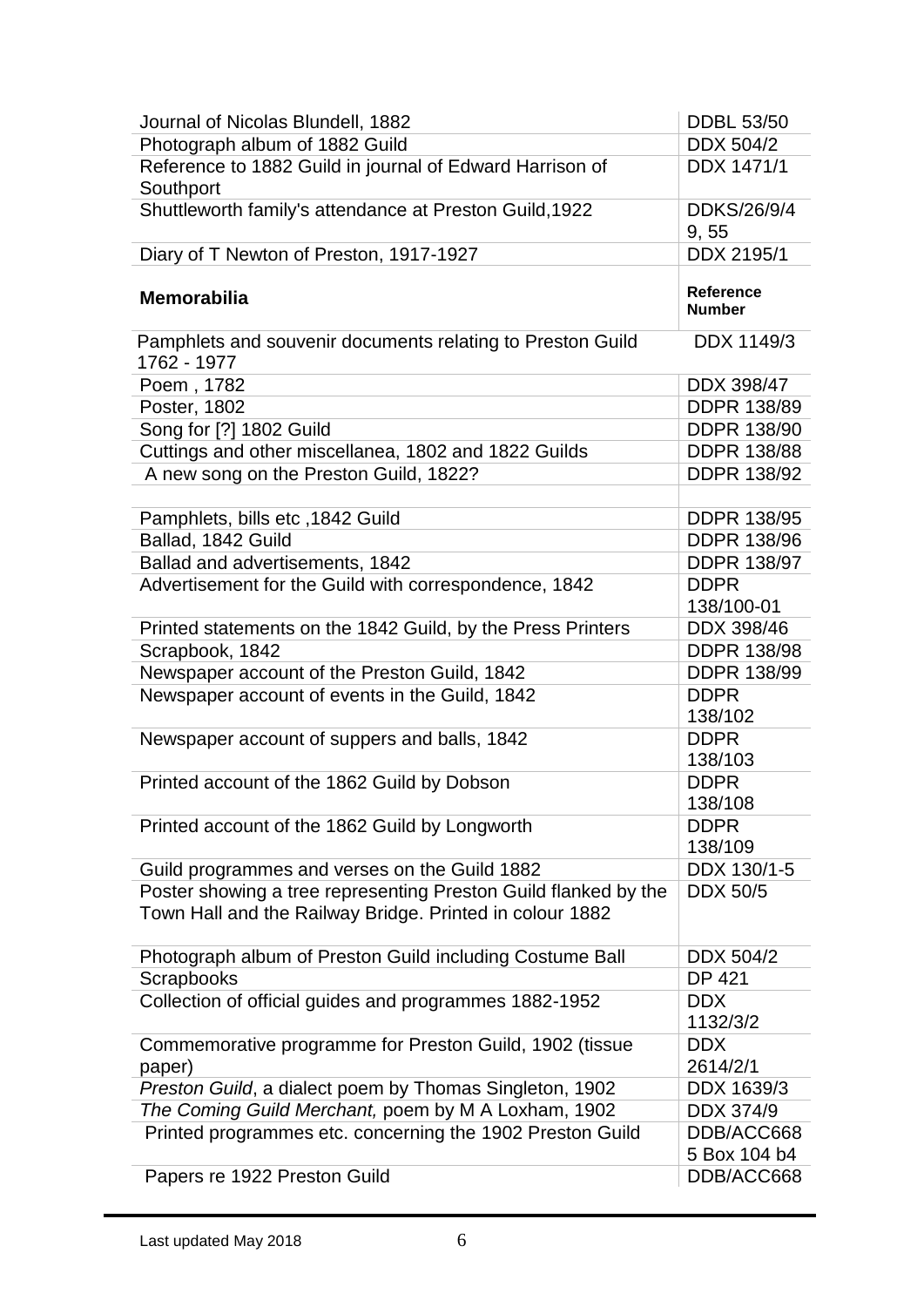|                                                               | 5 Box 119 b1     |
|---------------------------------------------------------------|------------------|
| Paper serviettes, souvenirs of 1902 and 1922 Guilds           | <b>DDX 762</b>   |
| Paper serviette, souvenir of 1922 Guild                       | <b>DDX 709/1</b> |
| Preston Guild badge 1922                                      | <b>DDX 1144</b>  |
| Scrapbook and photographs, 1922                               | DDX 1437/10      |
| Guild souvenir issues of Preston Guardian and Lancashire      | DDX 658/44-      |
| Evening Post, 1922 and 1952                                   | 45               |
| Preston Herald Guild supplement 1922                          | DDX 1563/1       |
| Preston Guild programmes and catalogue, 1922-1952             | <b>DDX 2632</b>  |
| Scrapbooks compiled by a participant in the 1952 Guild        | <b>DDX 2712</b>  |
| Scrapbook of newspaper- cuttings and photographs, 1952        | DDX 1437/11      |
| Preston Guild postcards 1992                                  | <b>DDX 2704</b>  |
| Colour photograph showing both sides of an 1862 Guild medal   | CBP/ACC118       |
| depicting Preston Town Hall and a Margerison's soap "guild"   | 04/92            |
| medal" showing the Duke and Duchess of Albany                 |                  |
|                                                               |                  |
| 2 b&w photographs of a model of Preston Town Hall clock       | CBP/ACC118       |
| tower and scroll sent to New Zealand and Australia as part of | 04/93            |
| the celebration of the 1952 Preston Guild.                    |                  |
|                                                               |                  |
| Preston Guild Historical Pageant, Avenham Park 1922 - set of  | CBP/ACC118       |
| postcards numbered 1-117 (incomplete)                         | 04/83            |
|                                                               |                  |

**The Harris Community History Library,** on the first floor of the Harris Museum and Art Gallery, holds a wealth of information on Preston Guild, including books and pamphlets which reveal the long history of the Guild Merchant; and ephemera, newspapers and photographs which illustrate the ceremonies, processions and entertainments held during each celebration.

Check the catalogue at<http://lclcat.lancashire.gov.uk/TalisPrism/> and the image archive at [redrosecollections.lancashire.gov.uk/](https://redrosecollections.lancashire.gov.uk/index.php?a=QuickSearch&q=preston%20guild&WINID=1525170977794)

Enquiries are welcome: telephone: 01772 532668 e-mail: [harris.ch@lancashire.gov.uk](mailto:harris.ch@lancashire.gov.uk)

**The Harris Museum & Art Gallery** in the Market Square Preston holds collections relating to the Guild. These include programmes, menus, posters, tickets, printed verses, handbills and photographs. Visit the Glass and Ceramics Gallery on the first floor of the museum to see Preston Guild commemorative ceramics

Enquiries are welcome: telephone: 01772 258248 email: [harris.museum@preston.gov.uk](mailto:harris.museum@preston.gov.uk)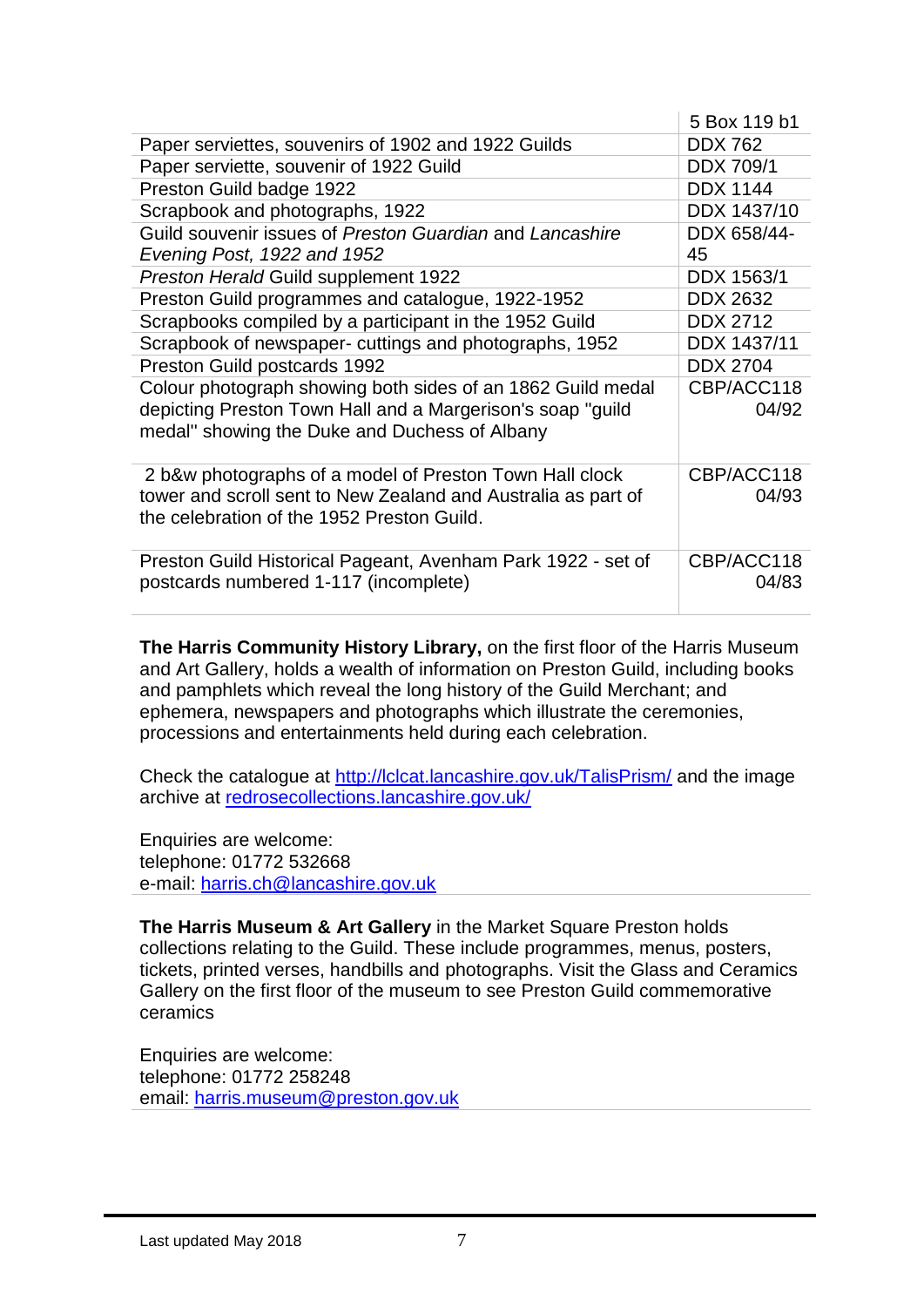## **References to Preston Guild can be found in a variety of other sources outside Lancashire.**

## **The Access to Archives website: www.nationalarchives.gov.uk/a2a**

contains many references to material held in other record offices and libraries in the North West as well as in The National Archives.

For example:

TNA WO5/35 notes that Lord Mark Kerr's regiment of dragoon were ordered out of Preston for the duration of the Guild '(a sort of Jubilee)' in August 1742 and sent to Wigan. (note courtesy of Thomas Steele from Lancashire Parish Register Society vol 170 p *xx*)

## **Bibliography**

The key works are:

Abram, W.A. *The Rolls of Burgesses at the Guild Merchant..., 1397-1682* Record Society of Lancashire and Cheshire vol. 9, 1884

Clemesha, H.W., *A History of Preston in Amounderness*, Manchester University Press, 1912

Clemesha, H.W., *A Bibliography of the History of Preston in Amounderness*, Preston 1923

Crosby, A.G. *The History of Preston Guild,* 1991 which contains an extensive bibliography [new edition forthcoming for 2012 Guild].

Other books and publications are held in the Local Studies collection at the Record Office.

Pamphlet boxes 64, 64a and 65 in the Lancashire Record Office searchroom contain printed material and ephemera relating to the 20<sup>th</sup> century Guilds.

Check the Lancashire Library catalogue at <http://lclcat.lancashire.gov.uk/TalisPrism/>